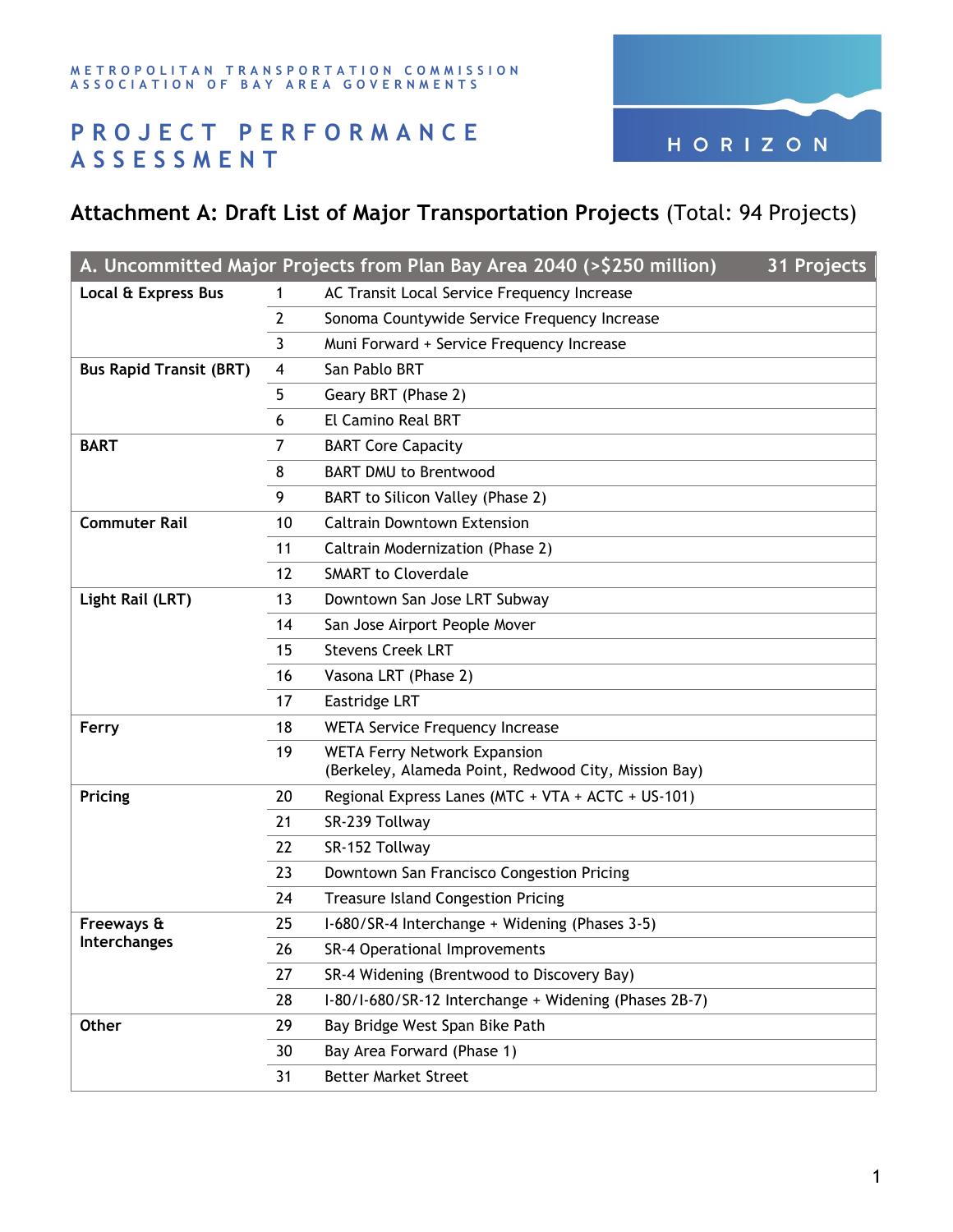

|                                                              |    | B. Transformative Projects from Public Agencies (>\$1 billion) | <b>37 Projects</b> |
|--------------------------------------------------------------|----|----------------------------------------------------------------|--------------------|
| Local & Express Bus                                          | 32 | AC Transit Transbay Service Frequency Increase                 |                    |
|                                                              | 33 | <b>AC Transit Rapid Network</b>                                |                    |
| <b>BART</b>                                                  | 34 | <b>I-680 BART</b>                                              | $\star$            |
|                                                              | 35 | <b>BART Evening Service Frequency Increase</b>                 |                    |
|                                                              | 36 | <b>BART</b> to Cupertino                                       | $\star$            |
|                                                              | 37 | <b>BART</b> to Gilroy                                          |                    |
|                                                              | 38 | BART Gap Closure (Millbrae to Silicon Valley)                  |                    |
| <b>Commuter Rail</b>                                         | 39 | <b>Caltrain Grade Separation Program</b>                       |                    |
|                                                              | 40 | Caltrain Enhanced Blended System                               |                    |
|                                                              | 41 | <b>SMART to Solano</b>                                         |                    |
|                                                              | 42 | <b>Dumbarton Rail</b>                                          |                    |
|                                                              | 43 | <b>ACE Expansion</b>                                           |                    |
|                                                              | 44 | Valley Link (Dublin to San Joaquin Valley)                     |                    |
| Light Rail (LRT)                                             | 45 | Cupertino-Mountain View-San Jose Rail Loop                     |                    |
|                                                              | 46 | SR-85 Rail                                                     |                    |
|                                                              | 47 | North San Jose LRT Subway                                      |                    |
|                                                              | 48 | <b>VTA LRT Elevation</b>                                       |                    |
|                                                              | 49 | Muni Metro Southwest Subway                                    | $\star$            |
|                                                              | 50 | Muni Metro to South San Francisco                              |                    |
|                                                              | 51 | <b>Fremont-Newark LRT</b>                                      |                    |
| Freeways &                                                   | 52 | SR-37 Widening + Resilience Project                            |                    |
| Interchanges                                                 | 53 | SR-12 Widening                                                 |                    |
|                                                              | 54 | SR-92 Widening                                                 |                    |
|                                                              | 55 | I-580/I-680 Corridor Enhancements                              | $\star$            |
|                                                              | 56 | San Francisco Freeway GP-to-HOT Lane Conversions               | $\star$            |
| <b>Bridges &amp; Tunnels</b>                                 | 57 | Richmond-San Rafael Bridge Replacement                         |                    |
|                                                              | 58 | Webster/Posey Tube Replacements                                |                    |
|                                                              | 59 | SR-87 Tunnel                                                   |                    |
| <b>Networks</b>                                              | 60 | South Bay Rail + Resilience Project                            |                    |
| Individual components of                                     | 61 | Megaregional Rail Network + Resilience Project                 | $\star$            |
| network proposals may be<br>required to undergo further      | 62 | VTA LRT/BART South Bay Network                                 | $\star$            |
| project-level analysis for<br>consideration in Plan Bay Area | 63 | I-80 Busway + BART to Hercules                                 | $\star$            |
| 2050.                                                        | 64 | Oakland/Alameda Gondola Network                                |                    |
| Multimodal /<br><b>Next Generation</b>                       | 65 | Alameda County BRT Network + Connected Vehicle Corridors       | $\ast$             |
|                                                              | 66 | I-680 Multimodal Improvements (BRT, SAVs, Gondolas)            | $\star$            |
|                                                              | 67 | Contra Costa Autonomous Shuttle Program                        | *                  |
|                                                              | 68 | Mountain View Autonomous Vehicle Network                       | $\star$            |

*\* Submitted by member of public/NGO as well (either partially or fully)*